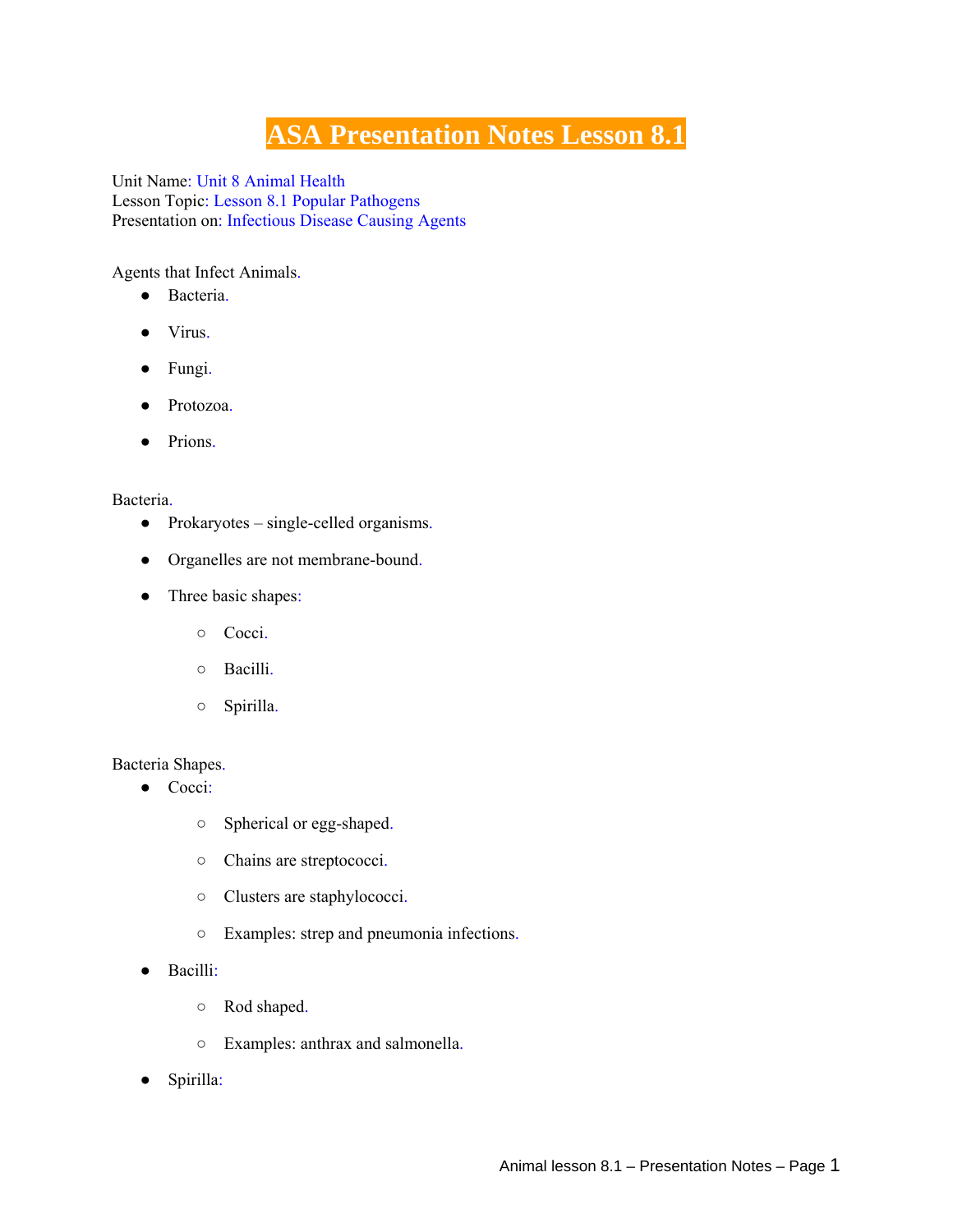- Spiral or corkscrew shaped.
- Examples: leptospirosis.

## Virus.

- Very tiny.
- Have a core of nucleic acid with a protein covering.
- Characteristics of both living and nonliving material.
- Only grow and reproduce inside a living cell.

### Virus Size.

- How big is a virus?
	- To see a virus go to http://www.cellsalive.com/howbig.htm
- What is a nm?
	- $\circ$  Nanometer = .00000004 inches.
- Example: influenza.

### Fungi.

- Eukaryotes have membrane-bound organelles.
- Common forms include molds and yeasts.
- Example: Ringworm.

# Protozoa.

- Eukaryotes single-celled organisms.
- Often parasitic.
- Examples: Coccidiosis in animals, malaria and giardia in humans.

#### Prions.

- Abnormal form of protein that clumps together inside a cell.
- Causes brain-wasting diseases, such as scrapie and Bovine Spongiform Encephalopathy (BSE)